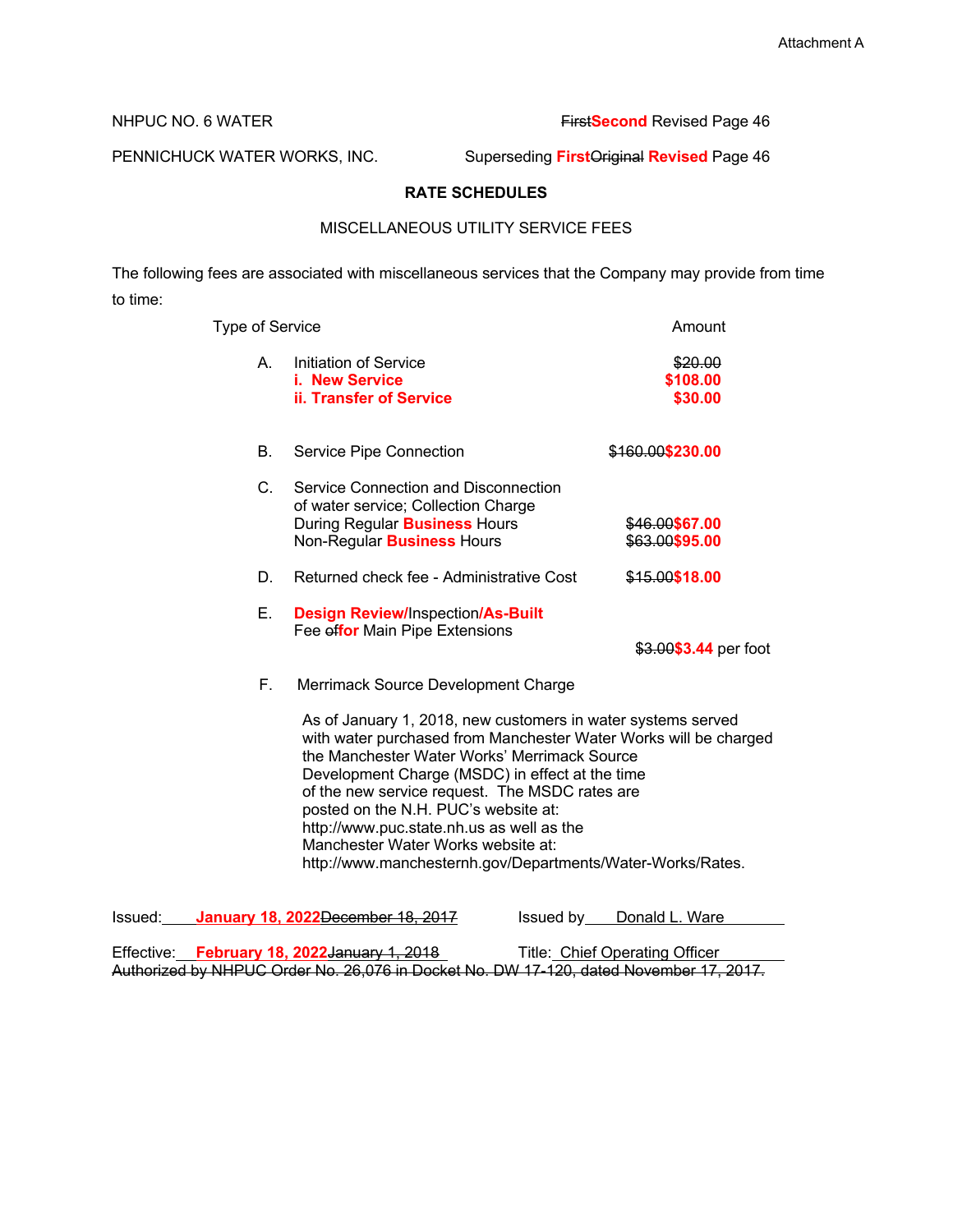NHPUC NO. 6 WATER Second Revised Page 46

PENNICHUCK WATER WORKS, INC. Superseding First Revised Page 46

# **RATE SCHEDULES**

# MISCELLANEOUS UTILITY SERVICE FEES

The following fees are associated with miscellaneous services that the Company may provide from time to time:

| <b>Type of Service</b> |                                                                                                                                                                                                                                                                                                                              | Amount              |
|------------------------|------------------------------------------------------------------------------------------------------------------------------------------------------------------------------------------------------------------------------------------------------------------------------------------------------------------------------|---------------------|
| А.                     | Initiation of Service<br>i. New Service<br>ii. Transfer of Service                                                                                                                                                                                                                                                           | \$108.00<br>\$30.00 |
| В.                     | Service Pipe Connection                                                                                                                                                                                                                                                                                                      | \$230.00            |
| $C_{-}$                | Service Connection and Disconnection<br>of water service; Collection Charge<br>During Regular Business Hours<br>Non-Regular Business Hours                                                                                                                                                                                   | \$67.00<br>\$95.00  |
| D.                     | Returned check fee - Administrative Cost                                                                                                                                                                                                                                                                                     | \$18.00             |
| Е.                     | Design Review/Inspection/As-Built<br>Fee for Main Pipe Extensions                                                                                                                                                                                                                                                            | \$3.44 per foot     |
| F.                     | Merrimack Source Development Charge<br>As of January 1, 2018, new customers in water systems served<br>with water purchased from Manchester Water Works will be charged<br>the Manchester Water Works' Merrimack Source<br>Development Charge (MSDC) in effect at the time<br>of the new service request. The MSDC rates are |                     |

posted on the N.H. PUC's website at: http://www.puc.state.nh.us as well as the

Manchester Water Works website at: http://www.manchesternh.gov/Departments/Water-Works/Rates.

| Issued: January 18, 2022 | Issued by Donald L. Ware |  |
|--------------------------|--------------------------|--|

| Effective: February 18, 2022 | Title: T | Chief Operating Officer |  |
|------------------------------|----------|-------------------------|--|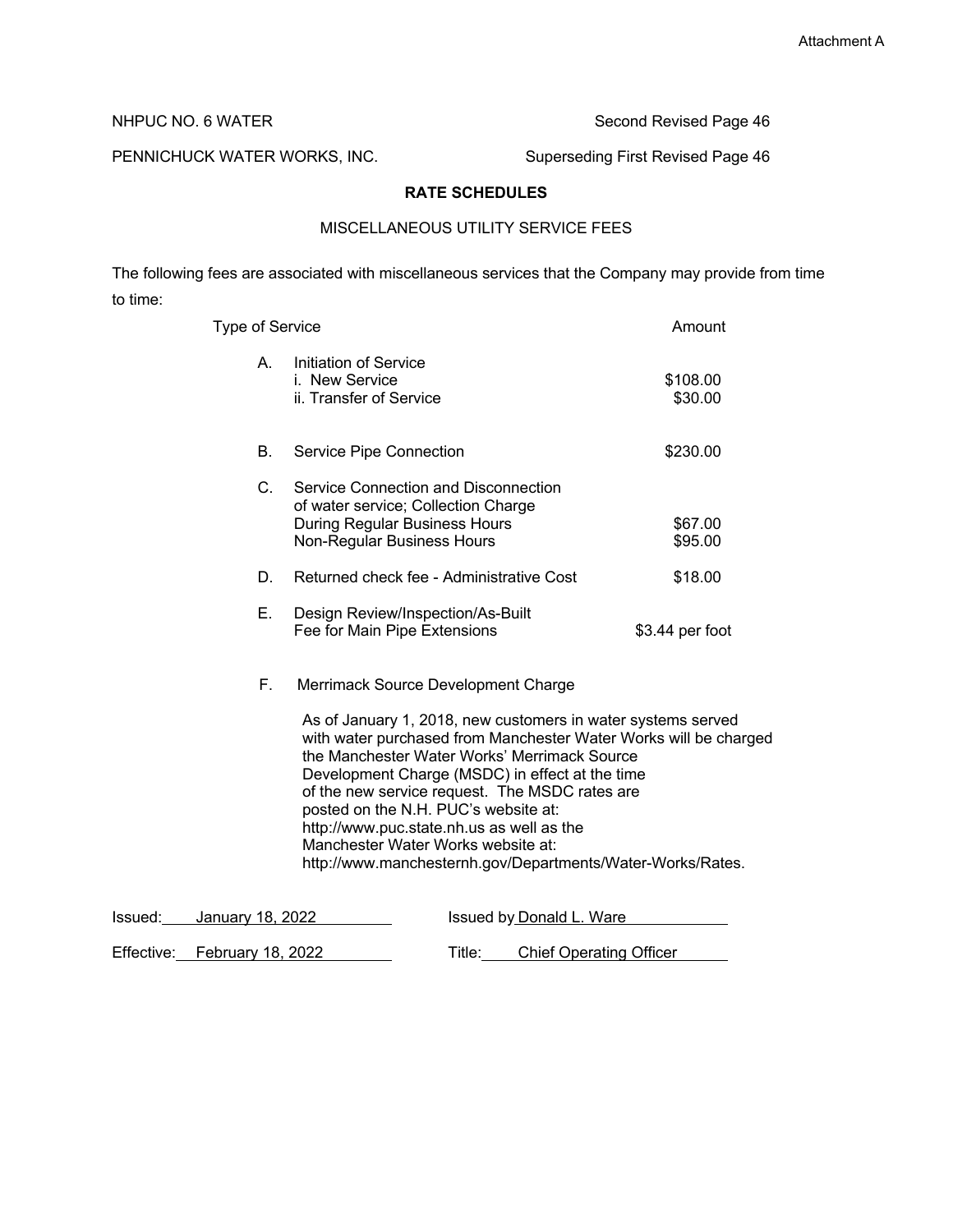NHPUC NO. 1 WATER **Fourth** Third Revised Page 46

PENNICHUCK EAST UTILITY, INC. Superseding ThirdSecond Revised Page 46

# **RATE SCHEDULES**

# MISCELLANEOUS UTILITY SERVICE FEES

The following fees are associated with miscellaneous services that the Company may provide from time to time:

| <b>Type of Service</b> |                                                                                                                                                                                                                                                                                                                                                                                                                                                                                | Amount                           |
|------------------------|--------------------------------------------------------------------------------------------------------------------------------------------------------------------------------------------------------------------------------------------------------------------------------------------------------------------------------------------------------------------------------------------------------------------------------------------------------------------------------|----------------------------------|
| А.                     | Initiation of Service<br>(Section 30, Paragraph D.)<br>i. New Service<br>ii. Transfer of Service                                                                                                                                                                                                                                                                                                                                                                               | \$20.00\$108.00<br>\$30.00       |
| В.                     | Service Pipe Connection<br>(Section 19, Paragraph B., 2.)                                                                                                                                                                                                                                                                                                                                                                                                                      | \$160.00\$230.00                 |
| C.                     | Service Connection and Disconnection<br>of water service; Collection Charge<br>(Section 30, Paragraphs A. and B)<br>During Regular <b>Business</b> Hours<br>Non-Regular <b>Business</b> Hours                                                                                                                                                                                                                                                                                  | \$46.00\$67.00<br>\$63.00\$95.00 |
| D.                     | Returned check fee - Administrative Cost<br>(Section 8, Paragraph B, C.)<br>(Section 30, Paragraph C., 1.)                                                                                                                                                                                                                                                                                                                                                                     | \$15.00\$18.00                   |
| Е.                     | <b>Design Review/Inspection/As-Built</b><br>Fee efor Main Pipe Extensions<br>(Section 33, Paragraph A. 2. and<br>Paragraph C., 1., b.)                                                                                                                                                                                                                                                                                                                                         | \$3.00\$3.44 per foot            |
| F.,                    | Merrimack Source Development Charge                                                                                                                                                                                                                                                                                                                                                                                                                                            |                                  |
|                        | As of January 1, 2018, new customers in water systems served<br>with water purchased from Manchester Water Works will be charged<br>the Manchester Water Works' Merrimack Source<br>Development Charge (MSDC) in effect at the time<br>of the new service request. The MSDC rates are<br>posted on the N.H. PUC's website at:<br>http://www.puc.state.nh.us as well as the<br>Manchester Water Works website at:<br>http://www.manchesternh.gov/Departments/Water-Works/Rates. |                                  |
| Issued:                | January 18, 2022 December 18, 2017<br>Issued by                                                                                                                                                                                                                                                                                                                                                                                                                                | Donald L. Ware                   |

|  | Effective: February 18, 2022 January 1, 2018 | Title: Chief Operating Officer                                                         |  |
|--|----------------------------------------------|----------------------------------------------------------------------------------------|--|
|  |                                              | Authorized by NHPUC Order No. 26,076 in Docket No. DW 17-119, dated November 17, 2017. |  |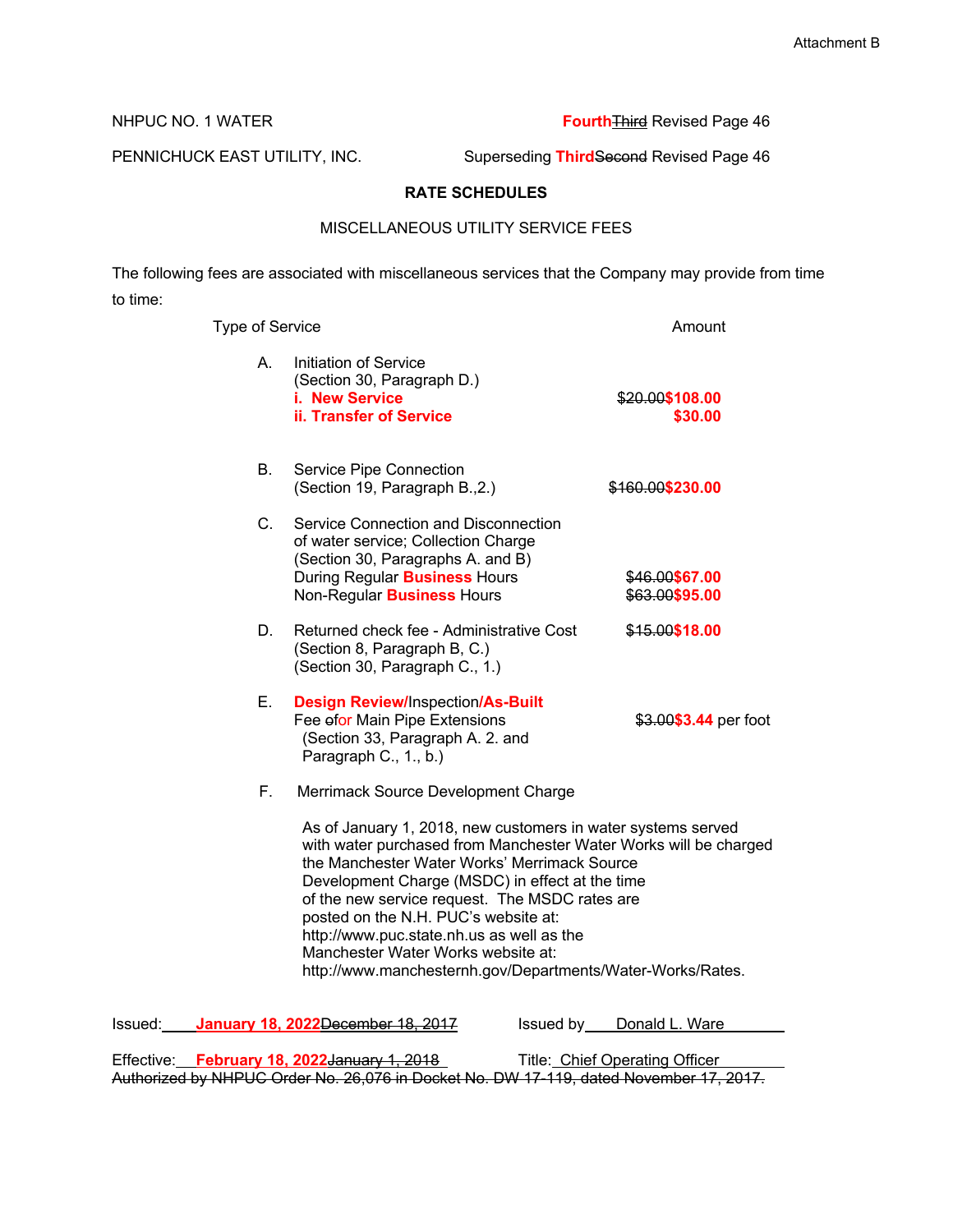NHPUC NO. 1 WATER **Fourth Revised Page 46** 

PENNICHUCK EAST UTILITY, INC. Superseding Third Revised Page 46

# **RATE SCHEDULES**

# MISCELLANEOUS UTILITY SERVICE FEES

The following fees are associated with miscellaneous services that the Company may provide from time to time:

| <b>Type of Service</b> |                                                                                                                                                                                                                                                                                                                                                                                                                                                                                                                       |           | Amount              |
|------------------------|-----------------------------------------------------------------------------------------------------------------------------------------------------------------------------------------------------------------------------------------------------------------------------------------------------------------------------------------------------------------------------------------------------------------------------------------------------------------------------------------------------------------------|-----------|---------------------|
| Α.                     | Initiation of Service<br>(Section 30, Paragraph D.)<br>i. New Service<br>ii. Transfer of Service                                                                                                                                                                                                                                                                                                                                                                                                                      |           | \$108.00<br>\$30.00 |
| В.                     | Service Pipe Connection<br>(Section 19, Paragraph B., 2.)                                                                                                                                                                                                                                                                                                                                                                                                                                                             |           | \$230.00            |
| $C_{1}$                | Service Connection and Disconnection<br>of water service; Collection Charge<br>(Section 30, Paragraphs A. 1.a.)<br>During Regular Business Hours<br>Non-Regular Business Hours                                                                                                                                                                                                                                                                                                                                        |           | \$67.00<br>\$95.00  |
| D.                     | Returned check fee - Administrative Cost<br>(Section 8, Paragraph B., C.)<br>(Section 30, Paragraph C., 1.)                                                                                                                                                                                                                                                                                                                                                                                                           |           | \$18.00             |
| Е.                     | Design Review/Inspection/As-Built<br>Fee for Main Pipe Extensions<br>(Section 33, Paragraph A. 2. and<br>Paragraph C., 1., b.)                                                                                                                                                                                                                                                                                                                                                                                        |           | \$3.44 per foot     |
| F.                     | Merrimack Source Development Charge<br>As of January 1, 2018, new customers in water systems served<br>with water purchased from Manchester Water Works will be charged<br>the Manchester Water Works' Merrimack Source<br>Development Charge (MSDC) in effect at the time<br>of the new service request. The MSDC rates are<br>posted on the N.H. PUC's website at:<br>http://www.puc.state.nh.us as well as the<br>Manchester Water Works website at:<br>http://www.manchesternh.gov/Departments/Water-Works/Rates. |           |                     |
| January 18–2022.       |                                                                                                                                                                                                                                                                                                                                                                                                                                                                                                                       | lssued hv | Donald I Ware       |

Issued: January 18, 2022 **ISSUED 18** Issued by Donald L. Ware Effective: February 18, 2022 Title: Chief Operating Officer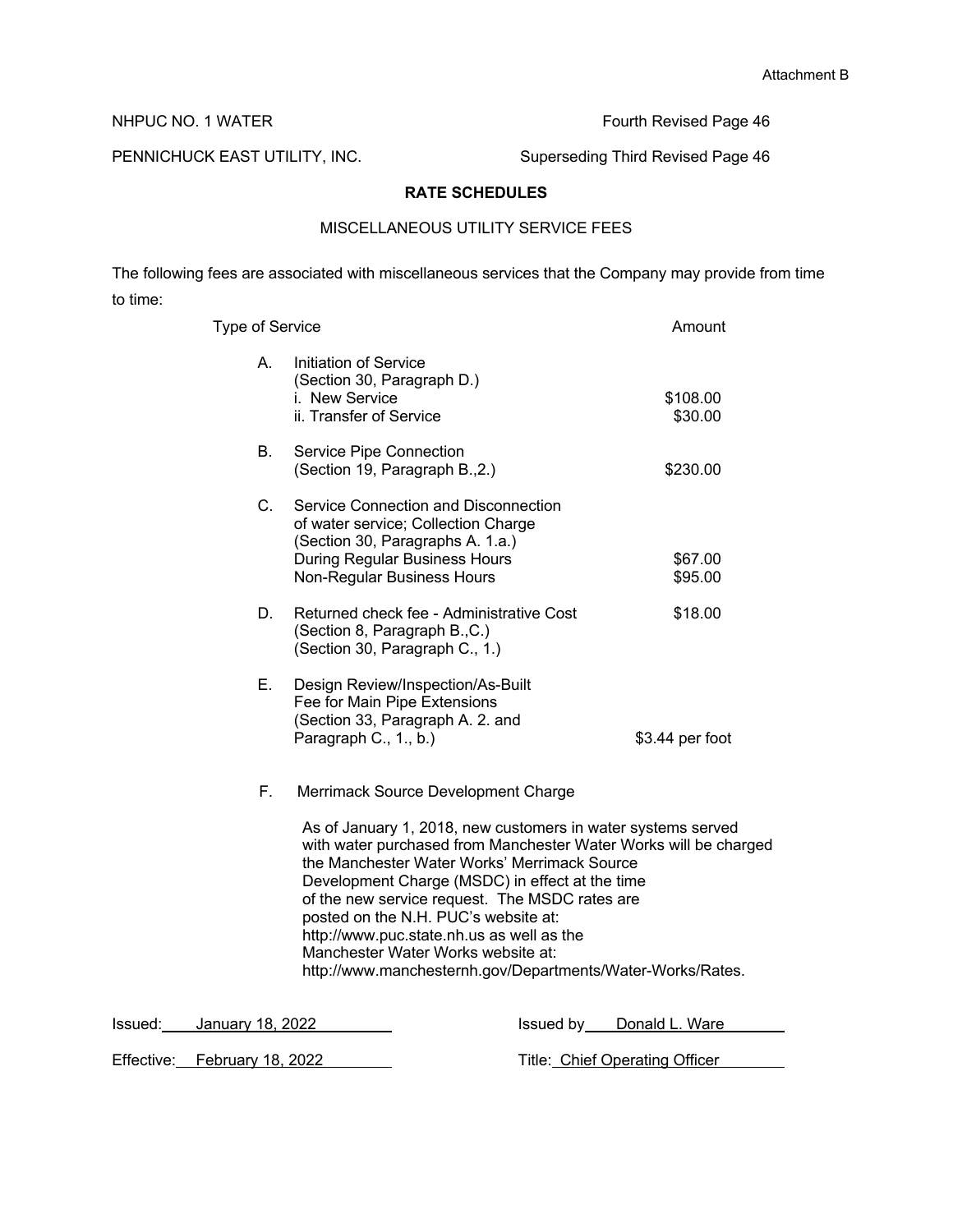PITTSFIELD AQUEDUCT COMPANY, INC. Superseding **SecondFirst Page 42** 

NHPUC NO. 5 WATER **Second Third** Revised Page 42

# **RATE SCHEDULES**

### MISCELLANEOUS UTILITY SERVICE FEES

The following fees are associated with miscellaneous services that the Company may provide from time to time:

| Type of Service |                                                                                                                                                                                                | Amount                                                   |
|-----------------|------------------------------------------------------------------------------------------------------------------------------------------------------------------------------------------------|----------------------------------------------------------|
| A               | Initiation of Service<br>(Section 30, Paragraph D.)<br><b>i. New Service</b><br>ii. Transfer of Service                                                                                        | \$20.00\$108.00<br>\$30.00                               |
| В.              | Service Pipe Connection<br>(Section 19, Paragraph B., 2.)                                                                                                                                      | <del>\$160.00</del> \$230.00                             |
| C.              | Service Connection and Disconnection<br>of water service; Collection Charge<br>(Section 30, Paragraphs A. and B.)<br>During Regular <b>Business</b> Hours<br>Non-Regular <b>Business</b> Hours | <del>\$46.00</del> \$67.00<br><del>\$63.00\$95</del> .00 |
| D.              | Returned check fee - Administrative Cost<br>(Section 8, Paragraph B., C.)<br>(Section 30, Paragraph C., 1.)                                                                                    | <del>\$15.00</del> \$18.00                               |
| Е.              | <b>Design Review/Inspection/As-Built</b><br>Fee effor Main Pipe Extensions<br>(Section 33, Paragraph A. 2.)                                                                                    | <del>\$3.00<b>\$3.44</b> per foot</del>                  |

Issued: **January 18, 2022**August 13, 2009 Issued by **Donald L. Ware** Donald L. Ware<br>Title: Chief Operating Officer Effective: **February 18, 2022**August 13, 2009

Authorized by NHPUC Order No. 25,007 in Docket No. DW 08-073, dated August 13, 2009.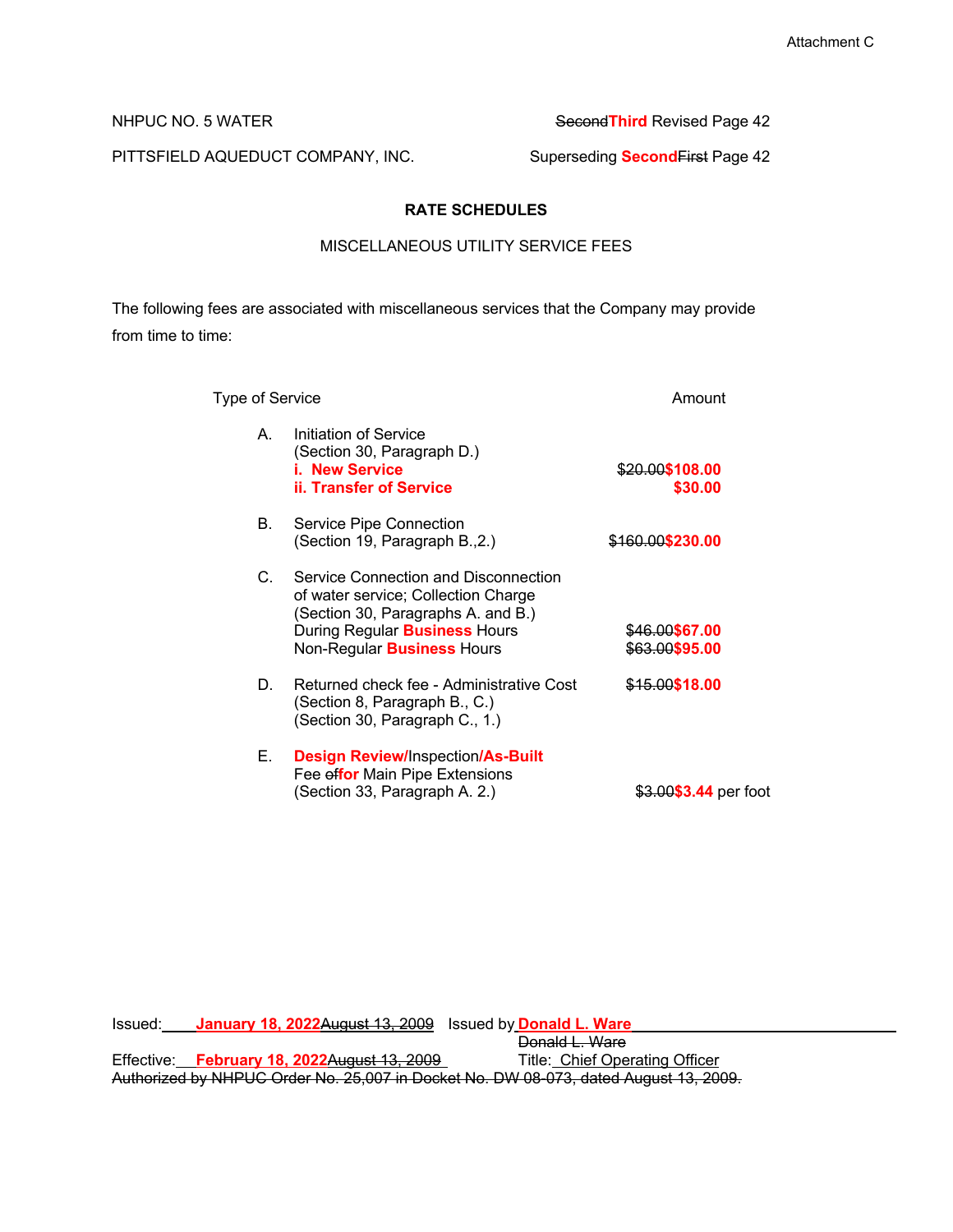PITTSFIELD AQUEDUCT COMPANY, INC. Superseding Second Page 42

NHPUC NO. 5 WATER Third Revised Page 42

# **RATE SCHEDULES**

### MISCELLANEOUS UTILITY SERVICE FEES

The following fees are associated with miscellaneous services that the Company may provide from time to time:

| Type of Service |                                                                                                                                                                                  | Amount              |
|-----------------|----------------------------------------------------------------------------------------------------------------------------------------------------------------------------------|---------------------|
| A.              | Initiation of Service<br>(Section 30, Paragraph D.)<br>i. New Service<br>ii. Transfer of Service                                                                                 | \$108.00<br>\$30.00 |
| В.              | Service Pipe Connection<br>(Section 19, Paragraph B., 2.)                                                                                                                        | \$230.00            |
| C.              | Service Connection and Disconnection<br>of water service; Collection Charge<br>(Section 30, Paragraphs A. and B.)<br>During Regular Business Hours<br>Non-Regular Business Hours | \$67.00<br>\$95.00  |
| D.              | Returned check fee - Administrative Cost<br>(Section 8, Paragraph B., C.)<br>(Section 30, Paragraph C., 1.)                                                                      | \$18.00             |
| Е.              | Design Review/Inspection/As-Built<br>Fee for Main Pipe Extensions<br>(Section 33, Paragraph A. 2.)                                                                               | \$3.44 per foot     |

Effective: February 18, 2022 Title: Chief Operating Officer

Issued: January 18, 2022 Martin Lawrence and Sussued by Donald L. Ware